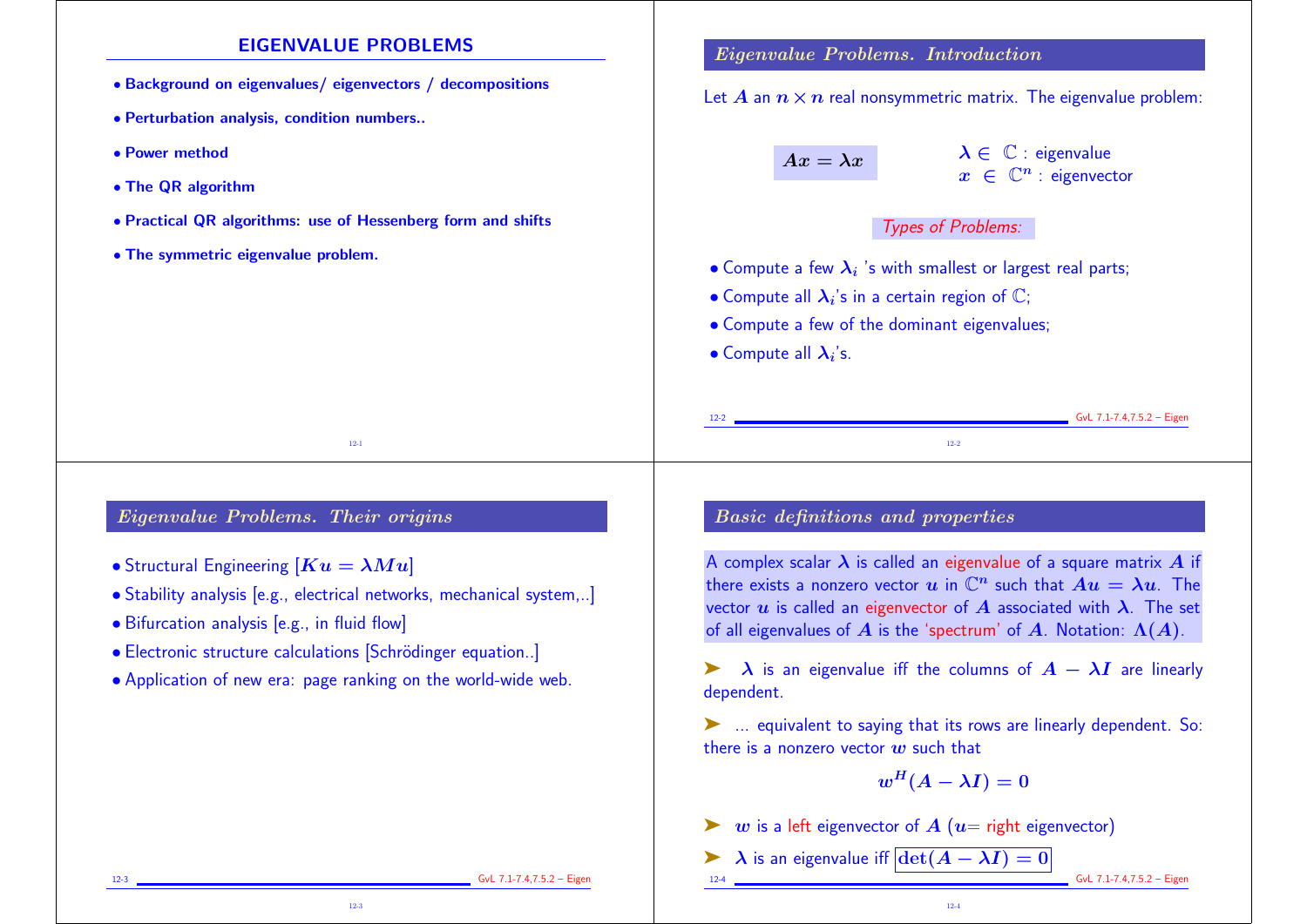# Basic definitions and properties (cont.)

An eigenvalue is a root of the Characteristic polynomial:

$$
p_A(\lambda)=\det(A-\lambda I)
$$

 $\triangleright$  So there are *n* eigenvalues (counted with their multiplicities).

 $\blacktriangleright$  The multiplicity of these eigenvalues as roots of  $p_A$  are called algebraic multiplicities.

 $\blacktriangleright$  The geometric multiplicity of an eigenvalue  $\lambda_i$  is the number of linearly independent eigenvectors associated with  $\boldsymbol{\lambda_i}.$ 

Geometric multiplicity is  $\leq$  algebraic multiplicity.

An eigenvalue is simple if its (algebraic) multiplicity is one.

➤ It is semi-simple if its geometric and algebraic multiplicities are equal.

 $\boxed{\mathbb{Z}_{01}}$  Consider

$$
A=\begin{pmatrix} 1 & 2 & -4 \\ 0 & 1 & 2 \\ 0 & 0 & 2 \end{pmatrix}
$$

Eigenvalues of  $\vec{A}$ ? their algebraic multiplicities? their geometric multiplicities? Is one a semi-simple eigenvalue?

 $\sqrt{2v_2}$  Same questions if  $a_{33}$  is replaced by one.

 $\sqrt{\mathbb{Z}_{33}}$  Same questions if, in addition,  $a_{12}$  is replaced by zero.

| $12 - 5$ | GvL 7.1-7.4,7.5.2 - Eigen | ᆠ | GvL $7.1 - 7.4, 7.5.2$ - Eigen |
|----------|---------------------------|---|--------------------------------|
|          |                           |   |                                |

Two matrices  $\vec{A}$  and  $\vec{B}$  are similar if there exists a nonsingular matrix  $X$  such that

 $A = XBX^{-1}$ 

- $\triangleright$   $Av = \lambda v \Longleftrightarrow B(X^{-1}v) = \lambda (X^{-1}v)$ eigenvalues remain the same, eigenvectors transformed.
- $\blacktriangleright$  Issue: find X so that B has a simple structure
- Definition:  $\mathbf{A}$  is diagonalizable if it is similar to a diagonal matrix

THEOREM: A matrix is diagonalizable iff it has  $n$  linearly independent eigenvectors

- ➤ ... iff all its eigenvalues are semi-simple
- $\blacktriangleright$  ... iff its eigenvectors form a basis of  $\mathbb{R}^n$

Transformations that preserve eigenvectors

- Shift  $B = A \sigma I$ :  $Av = \lambda v \Longleftrightarrow Bv = (\lambda \sigma)v$ eigenvalues move, eigenvectors remain the same.
- Polynomial  $B = p(A) = \alpha_0 I + \cdots + \alpha_n A^n$ :  $Av = \lambda v \Leftrightarrow$  $Bv = p(\lambda)v$

eigenvalues transformed, eigenvectors remain the same.

- Invert  $B = A^{-1}$ :  $Av = \lambda v \Longleftrightarrow Bv = \lambda^{-1}v$ eigenvalues inverted, eigenvectors remain the same.
- Shift & Invert  $B = (A - \sigma I)^{-1}$ :  $Av = \lambda v \iff Bv =$  $(\lambda - \sigma)^{-1}v$

12-8

eigenvalues transformed, eigenvectors remain the same. spacing between eigenvalues can be radically changed.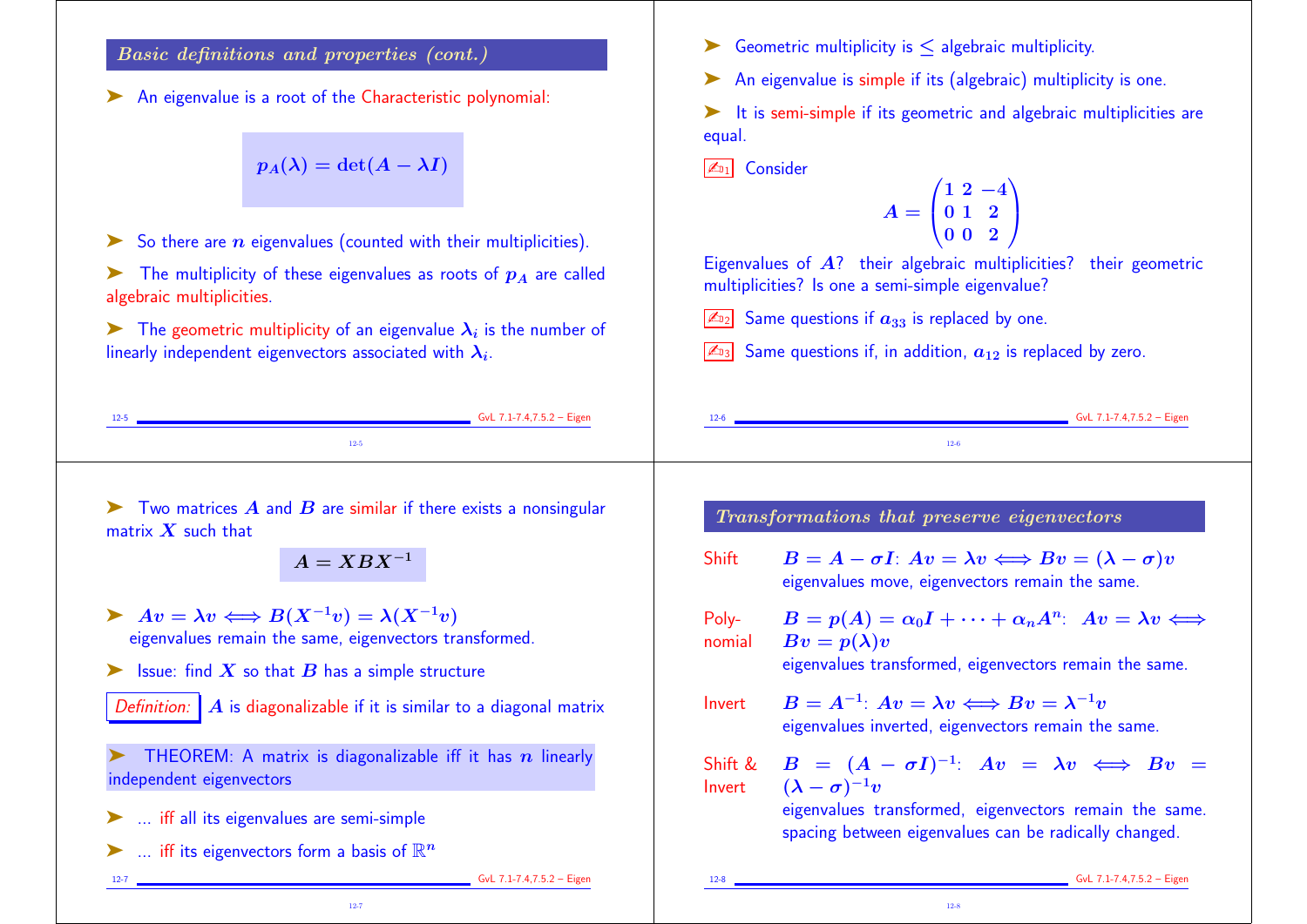➤ THEOREM (Schur form): Any matrix is unitarily similar to a triangular matrix, i.e., for any  $\vec{A}$  there exists a unitary matrix  $\vec{Q}$ and an upper triangular matrix  $\boldsymbol{R}$  such that

 $A = QRQ^H$ 

➤ Any Hermitian matrix is unitarily similar to a real diagonal matrix, (i.e. its Schur form is real diagonal).

 $\blacktriangleright$  It is easy to read off the eigenvalues (including all the multiplicities) from the triangular matrix  $\boldsymbol{R}$ 

12-11

Eigenvectors can be obtained by back-solving

Schur Form – Proof

 $\sqrt{\mathbb{Z}_{D4}}$  Show that there is at least one eigenvalue and eigenvector of A:  $Ax = \lambda x$ , with  $||x||_2 = 1$ 

 $\boxed{\mathbb{Z}_{15}}$  There is a unitary transformation  $P$  such that  $Px = e_1$ . How do you define  $P$ ?

 $\mathbb{Z}_{^{16}}$  Show that  $PAP^{H} = \left( \begin{array}{c} 0 \end{array} \right)$  $\left(\frac{\lambda \mid **}{\cdot}\right)$  $\mathbf{0} \vert \boldsymbol{A_2} \rangle$  $\sum_{i=1}^{n}$ .

 $\boxed{\mathbb{Z}_{\text{D7}}}$  Apply process recursively to  $A_2$ .

What happens if  $A$  is Hermitian?

Another proof altogether: use Jordan form of  $\bm{A}$  and QR factorization

12-12

12-9 GvL 7.1-7.4,7.5.2 – Eigen 12-9 12-10 GvL 7.1-7.4,7.5.2 – Eigen 12-10 Localization theorems and perturbation analysis  $\blacktriangleright$  Localization: where are the eigenvalues located in  $\mathbb{C}$ ?  $\triangleright$  Perturbation analysis: If  $\vec{A}$  is perturbed how does an eigenvalue change? How about an eigenvector? Also: sensitivity of an eigenvalue to perturbations Next result is a "localization" theorem We have seen one such result before. Let  $\|.\|$  be a matrix norm. Then:  $\forall \lambda \in \Lambda(A) : |\lambda| \leq ||A||$  $\blacktriangleright$  All eigenvalues are located in a disk of radius  $||A||$  centered at  $\mathbf{0}$ 12-11 GvL 7.1-7.4,7.5.2 – Eigen ➤ More refined result: Gerschgorin THEOREM [Gerschgorin]  $\forall\ \lambda\ \in \Lambda(A),\ \ \exists\ i\ \ \text{such that}\ \ \left|\lambda-a_{ii}\right|\leq \sum\limits_{i=1}^{j=n}\left|a_{ij}\right|$  $j=1$  $j{\neq}i$  $|\bm{a_{ij}}|$  .  $\blacktriangleright$  In words: eigenvalue  $\lambda$  is located in one of the closed discs of the complex plane centered at  $a_{ii}$  and with radius  $\rho_i \ = \ \sum_{j \; \neq \; i} |a_{ij}|$  . 12-12 GvL 7.1-7.4,7.5.2 – Eigen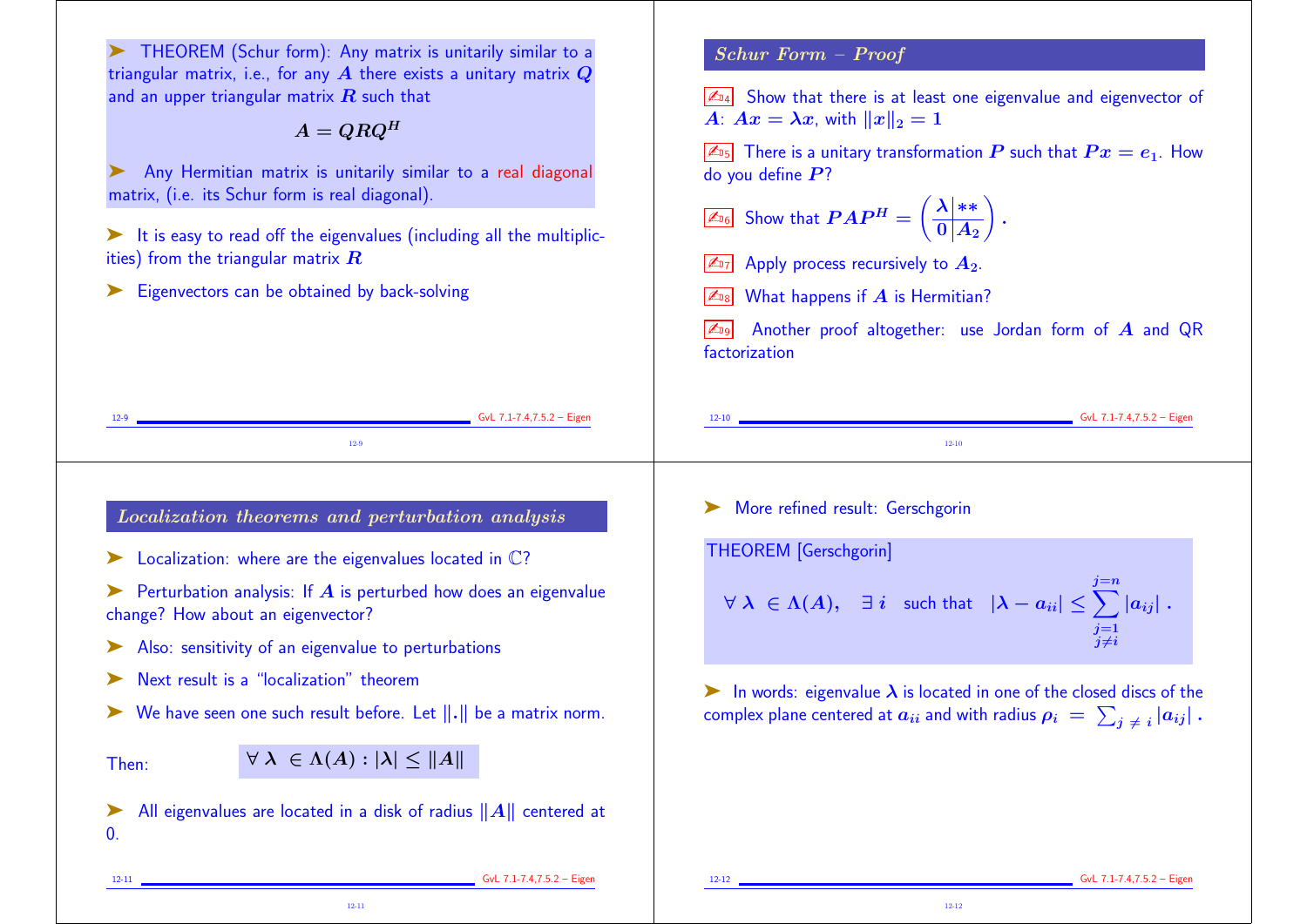Proof: By contradiction. If contrary is true then there is one eigenvalue  $\lambda$  that does not belong to any of the disks, i.e., such that  $|\lambda - a_{ii}| > \rho_i$  for all i. Write matrix  $A - \lambda I$  as:

$$
A - \lambda I = D - \lambda I - [D - A] \equiv (D - \lambda I) - F
$$

where D is the diagonal of A and  $-F = -(D - A)$  is the matrix of off-diagonal entries. Now write

 $A - \lambda I = (D - \lambda I)(I - (D - \lambda I)^{-1}F).$ 

From assumptions we have  $||(D - \lambda I)^{-1}F||_{\infty} < 1$ . (Show this). The Lemma in P. 5-3 of notes would then show that  $A - \lambda I$  is nonsingular – a contradiction  $\Box$ 

## Gerschgorin's theorem - example

 $\boxed{\mathbb{Z}_{10}}$  Find a region of the complex plane where the eigenvalues of the following matrix are located:

$$
A = \begin{pmatrix} 1 & -1 & 0 & 0 \\ 0 & 2 & 0 & 1 \\ -1 & -2 & -3 & 1 \\ \frac{1}{2} & \frac{1}{2} & 0 & -4 \end{pmatrix}
$$

➤ Refinement: if disks are all disjoint then each of them contains one eigenvalue

➤ Refinement: can combine row and column version of the theorem (column version: apply theorem to  $A<sup>H</sup>$ ).

12-13 GvL 7.1-7.4,7.5.2 – Eigen 12-13 12-14 **GvL 7.1-7.4,7.5.2 – Eigen** 12-14 Bauer-Fike theorem THEOREM [Bauer-Fike] Let  $\tilde{\lambda}$ ,  $\tilde{u}$  be an approximate eigenpair with  $\|\tilde{u}\|_2 = 1$ , and let  $r = A\tilde{u} - \tilde{\lambda}\tilde{u}$  ('residual vector'). Assume  $A$  is diagonalizable:  $A = XDX^{-1}$ , with  $D$  diagonal. Then  $\exists \lambda \in \Lambda(A)$  such that  $|\lambda - \tilde{\lambda}| \leq \text{cond}_2(X) ||r||_2$ . ➤ Very restrictive result - also not too sharp in general. Alternative formulation. If  $E$  is a perturbation to  $A$  then for any eigenvalue  $\lambda$  of  $A + E$  there is an eigenvalue  $\lambda$  of  $A$  such that:  $|\lambda - \tilde{\lambda}| \leq \text{cond}_2(X) ||E||_2$ . 12-15 GvL 7.1-7.4,7.5.2 – Eigen 12-15 Conditioning of Eigenvalues  $\triangleright$  Assume that  $\lambda$  is a simple eigenvalue with right and left eigenvectors  $u$  and  $w<sup>H</sup>$  respectively. Consider the matrices:  $A(t) = A + tE$  Eigenvalue  $\lambda(t)$ , Eigenvector  $u(t)$ .  $\blacktriangleright$  Conditioning of  $\lambda$  of  $A$  relative to  $E$  is  $\Big|\frac{d}{dt}$  $d\lambda(t)\,|$ dt  $\Big|_{t=0}$ . Write  $A(t)u(t) = \lambda(t)u(t)$ Then multiply both sides to the left by  $w^{H}$  $w^H(A + tE)u(t) = \lambda(t)w^Hu(t) \rightarrow$  $\lambda(t)w^{H}u(t) = w^{H}Au(t) + tw^{H}Eu(t)$  $=\lambda w^H u(t) + t w^H E u(t).$ 12-16 GvL 7.1-7.4,7.5.2 – Eigen 12-16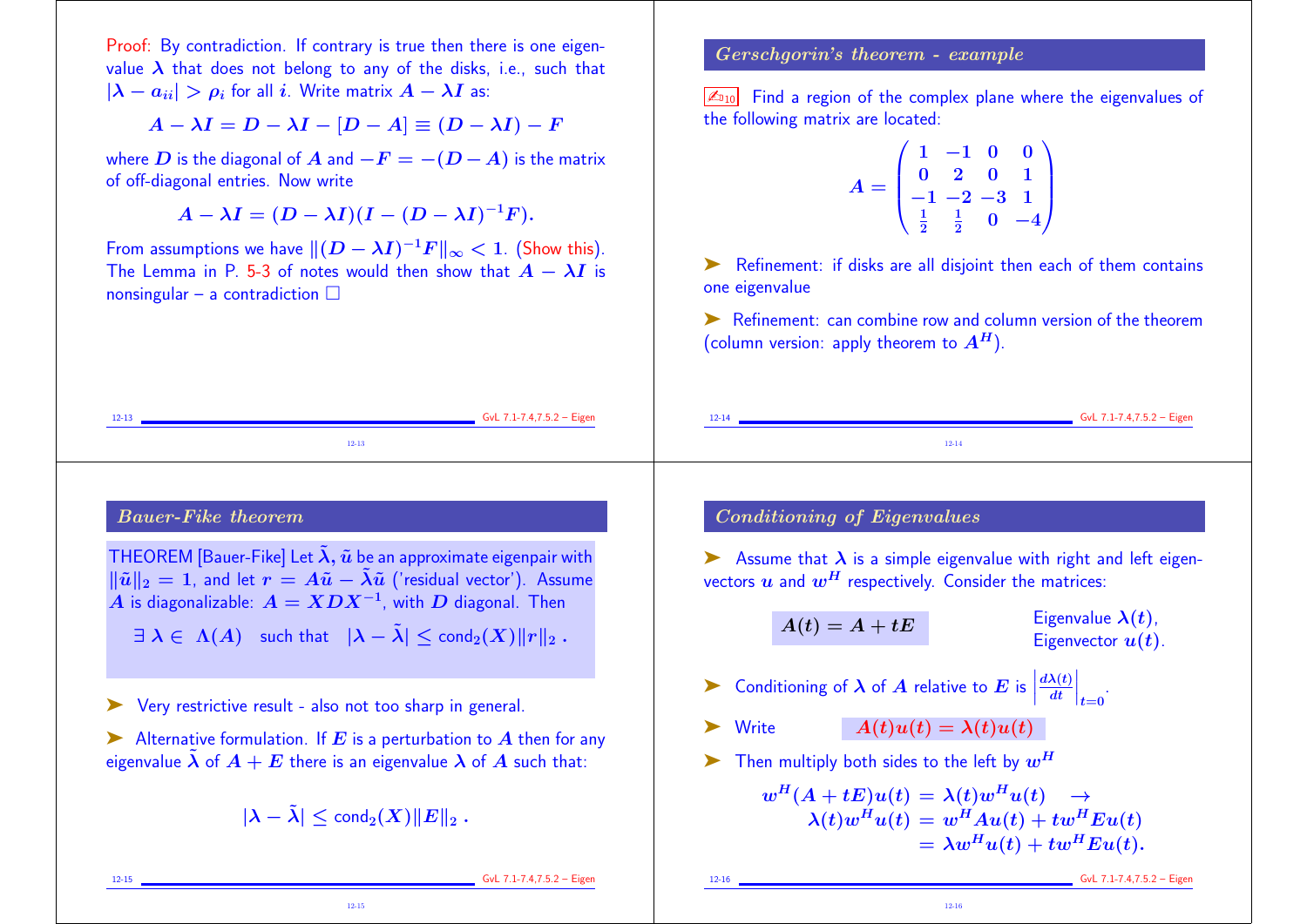$$
\rightarrow \frac{\lambda(t) - \lambda}{t} w^{H} u(t) = w^{H} E u(t)
$$
  
**7** Take the limit at  $t = 0$ , 
$$
\lambda'(0) = \frac{w^{H} E u}{w^{H} u}
$$

Note: the left and right eigenvectors associated with a simple eigenvalue cannot be orthogonal to each other.

➤ Actual conditioning of an eigenvalue, given a perturbation "in the direction of  $E^{\prime\prime}$  is  $|\lambda'(0)|$ .

ightharpoonly estimate of  $||E||$  is available, so

|                                                                             | $\frac{\ Eu\ _2\ w\ _2}{ (u,w) }\leq \ E\ _2\frac{\ u\ _2\ w\ _2}{ (u,w) }.$ |
|-----------------------------------------------------------------------------|------------------------------------------------------------------------------|
| $  \lambda'(0) \leq \frac{  \psi_{\lvert w_{\lvert(n)}}  }{ (u,w) }\geq 0+$ |                                                                              |

12-17 GvL 7.1-7.4,7.5.2 – Eigen 12-17

Definition. The condition number of a simple eigenvalue  $\lambda$  of an arbitrary matrix  $\boldsymbol{A}$  is defined by

$$
\text{cond}(\lambda) = \frac{1}{\cos \theta(u, w)}
$$

in which  $u$  and  $w^H$  are the right and left eigenvectors, respectively, associated with  $\lambda$ .

Example: Consider the matrix

$$
A = \begin{pmatrix} -149 & -50 & -154 \\ 537 & 180 & 546 \\ -27 & -9 & -25 \end{pmatrix}
$$

 $\triangleright$   $\Lambda(A) = \{1, 2, 3\}$ . Right and left eigenvectors associated with  $\lambda_1 = 1$ :

$$
u = \begin{pmatrix} 0.3162 \\ -0.9487 \\ 0.0 \end{pmatrix} \text{ and } w = \begin{pmatrix} 0.6810 \\ 0.2253 \\ 0.6967 \end{pmatrix}
$$
  
So: cond( $\lambda_1$ )  $\approx$  603.64

► Perturbing  $a_{11}$  to  $-149.01$  yields the spectrum:

{0.2287, 3.2878, 2.4735}.

▶ as expected..

➤ For Hermitian (also normal matrices) every simple eigenvalue is well-conditioned, since cond $(\lambda) = 1$ .

12-19

Perturbations with Multiple Eigenvalues - Example

12-18 **GvL 7.1-7.4,7.5.2 – Eigen** 12-18

$$
\sum \text{Consider} \quad A = \begin{pmatrix} 1 & 2 & 0 \\ 0 & 1 & 2 \\ 0 & 0 & 1 \end{pmatrix}
$$

- ► Worst case perturbation is in 3,1 position: set  $A_{31} = \epsilon$ .
- $\blacktriangleright$  Eigenvalues of perturbed  $\bm{A}$  are the roots of  $p(\mu) = (\mu - 1)^3 - 4 \cdot \epsilon.$
- ightharpoontring  $\mu_k = 1 + (4\epsilon)^{1/3} e^{\frac{2ki\pi}{3}}, \quad k = 1, 2, 3$
- Hence eigenvalues of perturbed A are  $1 + O(\sqrt[3]{\epsilon})$ .
- ➤ If index of eigenvalue (dimension of largest Jordan block) is k, then an  $O(\epsilon)$  perturbation to A leads to  $O(\sqrt[k]{\epsilon})$  change in eigenvalue. Simple eigenvalue case corresponds to  $k = 1$ .

12-19 GvL 7.1-7.4,7.5.2 – Eigen

12-20 GvL 7.1-7.4,7.5.2 – Eigen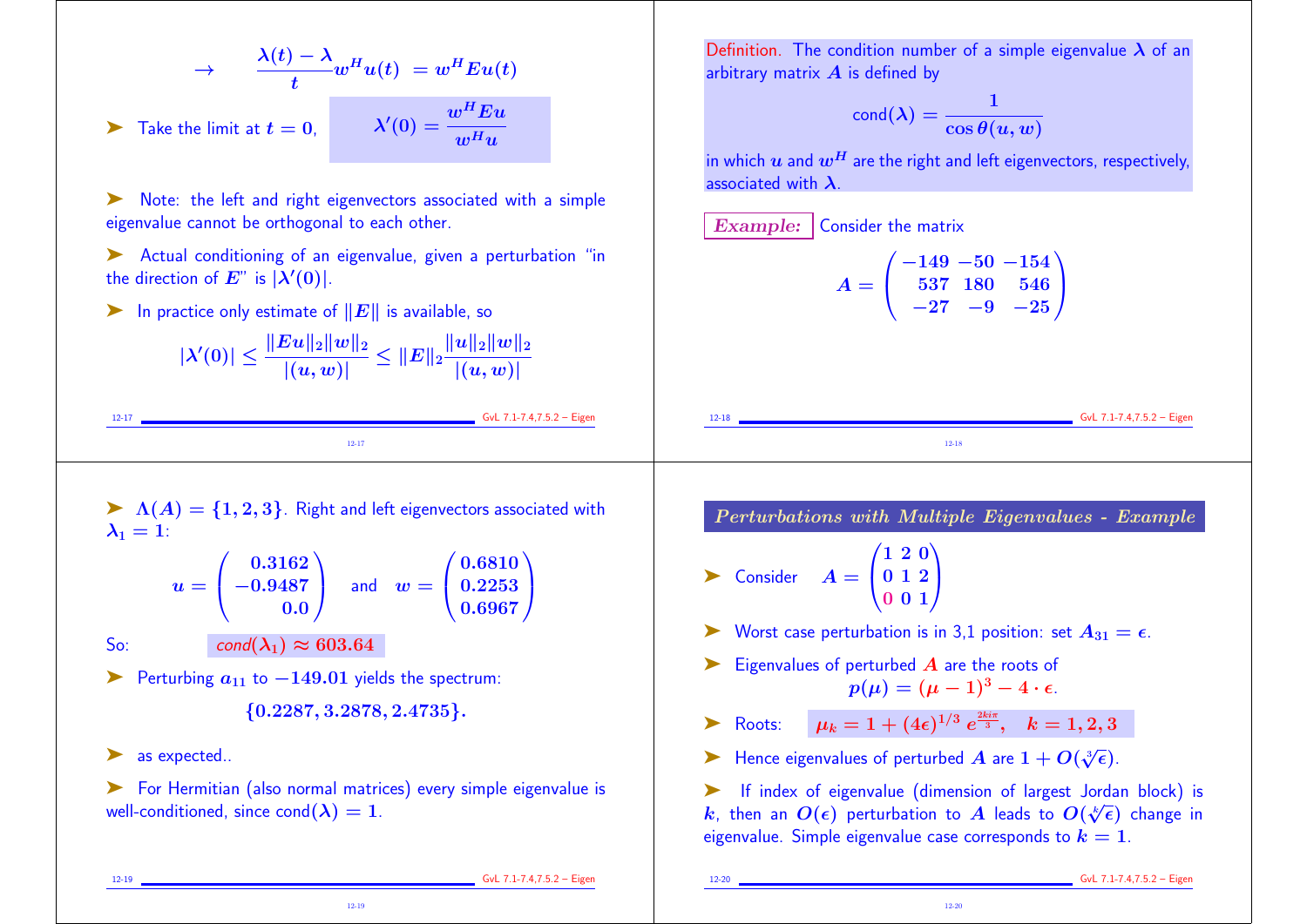## Basic algorithm: The power method

Basic idea is to generate the sequence of vectors  $A^kv_0$  where  $v_0 \neq 0$  – then normalize.

➤ Most commonly used normalization: ensure that the largest component of the approximation is equal to one.

> The Power Method 1. Choose a nonzero initial vector  $\boldsymbol{v}^{(0)}$ . 2. For  $k = 1, 2, \ldots$ , until convergence, Do: 3.  $\alpha_k = \text{argmax}_{i=1,...,n} |(Av^{(k-1)})_i|$ 4.  $v^{(k)} = \frac{1}{\alpha}$  $\frac{1}{\alpha_k}Av^{(k-1)}$ 5. EndDo

 $\sum_{12:21} \mathop{\mathrm{argmax}}_{i=1,\ldots,n} |x_i| \equiv \text{the component } x_i \text{ with largest modulus}$ 12-21 GvL 7.1-7.4,7.5.2 – Eigen 12-21

# $\blacktriangleright$  Note that  $A^k u_i = \lambda_i^k u_i$

$$
v^{(k)} = \frac{1}{scaling} \times \sum_{i=1}^{n} \lambda_i^k \gamma_i u_i
$$
  
= 
$$
\frac{1}{scaling} \times \left[ \lambda_1^k \gamma_1 u_1 + \sum_{i=2}^{n} \lambda_i^k \gamma_i^k u_i \right]
$$
  
= 
$$
\frac{1}{scaling} \times \left[ u_1 + \sum_{i=2}^{n} \left( \frac{\lambda_i}{\lambda_1} \right)^k \frac{\gamma_i}{\gamma_1} u_i \right]
$$

➤ Second term inside bracket converges to zero. QED

➤ Proof suggests that the convergence factor is given by

$$
\rho_D = \frac{|\lambda_2|}{|\lambda_1|}
$$

12-23

where  $\lambda_2$  is the second largest eigenvalue in modulus.

12-23 GvL 7.1-7.4,7.5.2 – Eigen

Convergence of the power method

THEOREM Assume there is one eigenvalue  $\lambda_1$  of A, s.t.  $|\lambda_1|$  >  $|\lambda_i|$ , for  $j \neq i$ , and that  $\lambda_1$  is semi-simple. Then either the initial vector  $v^{(0)}$  has no component in  $\mathsf{Null}(A-\lambda_1 I)$  or  $v^{(k)}$  converges to an eigenvector associated with  $\lambda_1$  and  $\alpha_k \to \lambda_1$ .

Proof in the diagonalizable case.

 $\blacktriangleright\hspace{0.25cm} v^{(k)}$  is  $=$  vector  $A^kv^{(0)}$  normalized by a certain scalar  $\hat{\alpha}_k$  in such a way that its largest component is 1.

 $\blacktriangleright$  Decompose initial vector  $v^{(0)}$ in the eigenbasis as:

$$
v^{(0)}=\sum_{i=1}^n\gamma_iu_i
$$

 $6vL$  7.1-7.4,7.5.2 – Eigen

Each  $u_i$  is an eigenvector associated with  $\lambda_i$ .

Example: Consider a 'Markov Chain' matrix of size  $n = 55$ . Dominant eigenvalues are  $\lambda = 1$  and  $\lambda = -1$   $\triangleright$  the power method applied directly to  $\vec{A}$  fails. (Why?)

12-22

 $\triangleright$  We can consider instead the matrix  $I+A$  The eigenvalue  $\lambda = 1$ is then transformed into the (only) dominant eigenvalue  $\lambda = 2$ 

|     | Iteration Norm of diff. Res. norm Eigenvalue |                                          |
|-----|----------------------------------------------|------------------------------------------|
| 20  |                                              | 0.639D-01 0.276D-01 1.02591636           |
| 40  |                                              | $0.129D - 01   0.513D - 02   1.00680780$ |
| 60  |                                              | $0.192D-02$ 0.808D-03 1.00102145         |
| 80  |                                              | $0.280D-03$ 0.121D-03 1.00014720         |
| 100 |                                              | $0.400D-04$ 0.174D-04 1.00002078         |
| 120 |                                              | $0.562D - 05$ 0.247D-05 1.00000289       |
| 140 |                                              | $0.781D-06$ 0.344D-06 1.00000040         |
| 161 |                                              | $0.973D-07$ 0.430D-07 1.00000005         |

12-24